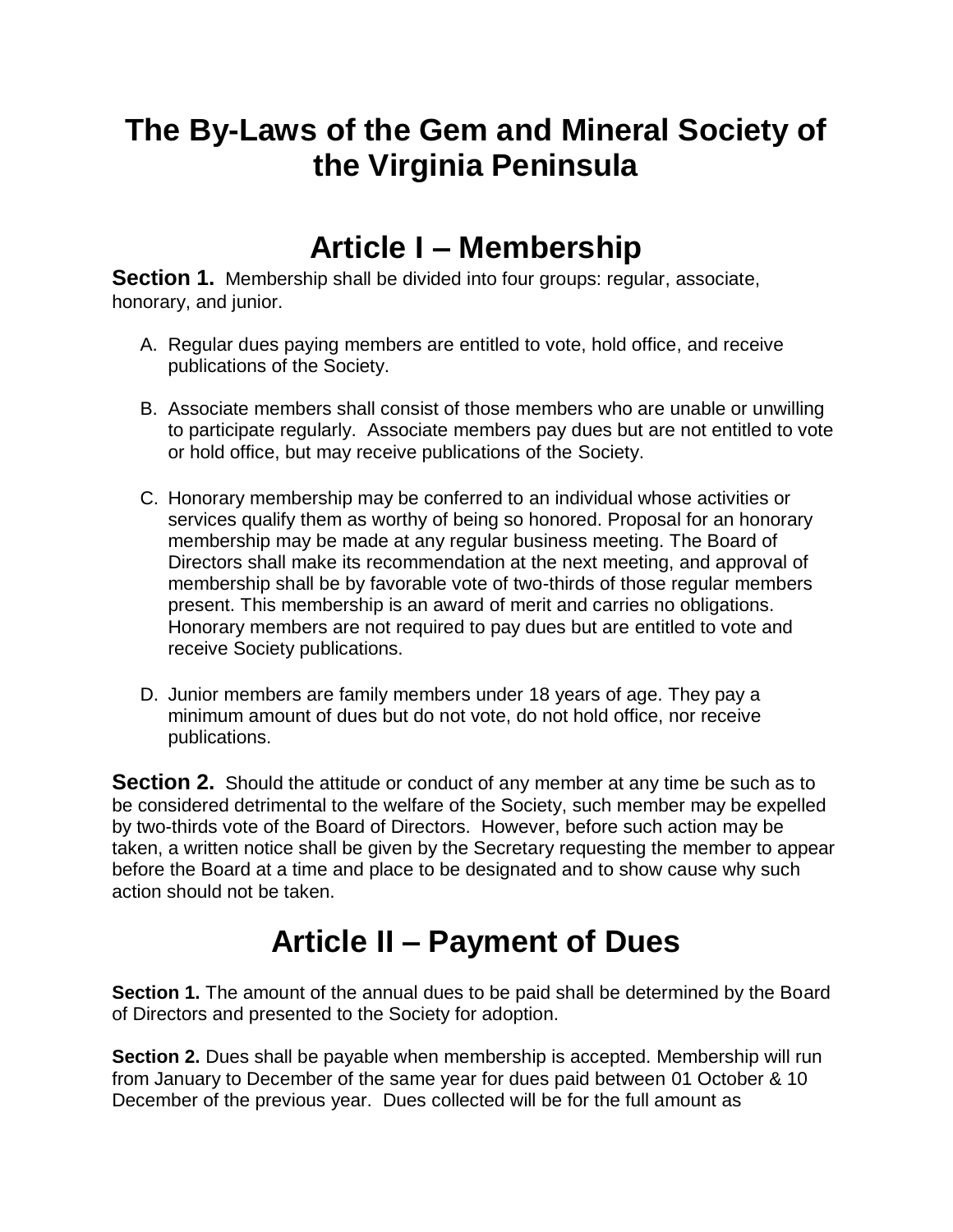established and voted on by the Club. Dues will be accepted only if the member has complied with all provisions of the Constitution and By-Laws applicable to him or her.

**Section 3.** Renewing Members who have not paid by the 10<sup>th</sup> of December shall be notified by the Membership Chair Person. If dues are not paid by December 31st, the delinquent members shall be removed from the roll.

**Section 4.** New members coming into the society shall pay the full amount of the annual dues. Dues amounts cover 12 months of membership and must be renewed annually during the renewal period for the Year. Joining GMSVP after the month of July will be discounted at 50% of the annual dues (For Non Renewing, New Members Only).

# **Article III – Officers**

**Section 1. Election of Officers:** 

- A. A nominating committee of three members shall be appointed by the President in **September**. This committee shall select one candidate for each elective office and submit this slate at the regular **October** meeting.
- B. Nominations may be made from the floor at the **October** meeting, providing the nominator has obtained prior consent of the nominee.
- C. The presiding officer will appoint three tellers at the **November** meeting.
- D. The voting shall be made by written ballot at the regular **November** meeting and a majority vote of voting members present shall be sufficient to elect any officer.
- E. Write-in votes for persons who have not been nominated shall not be considered.
- F. If there is only one candidate for an elective office, the presiding officer shall declare that the candidate is duly elected and no ballots for that office need to be cast.
- **Section 2.** Officers shall be installed at the **December** meeting.

**Section 3.** Officers shall serve for a term of one year or until successors are elected. President, First Vice-President, and Second Vice-President may be reelected for successive terms, not to exceed three years.

### **Article IV – Duties of the Officers**

**Section 1.** The President shall preside at all meetings of the Society, the Executive Committee and of the Board of Directors and shall perform all duties customary to the office. He shall be a member ex officio of all committees except the Nominating Committee. He may appoint such special committees as he deems necessary. He is authorized to sign checks in the absence of the Treasurer. He shall have a vote only in the case of a tie. The President, together with the Treasurer, shall be responsible for obtaining and maintaining the Club's IRS 501(c)(3) status. The President or his designee shall be responsible for reserving the Club's meeting dates with the Sandy Bottom Nature Park staff on January 1<sup>st</sup> of each new year.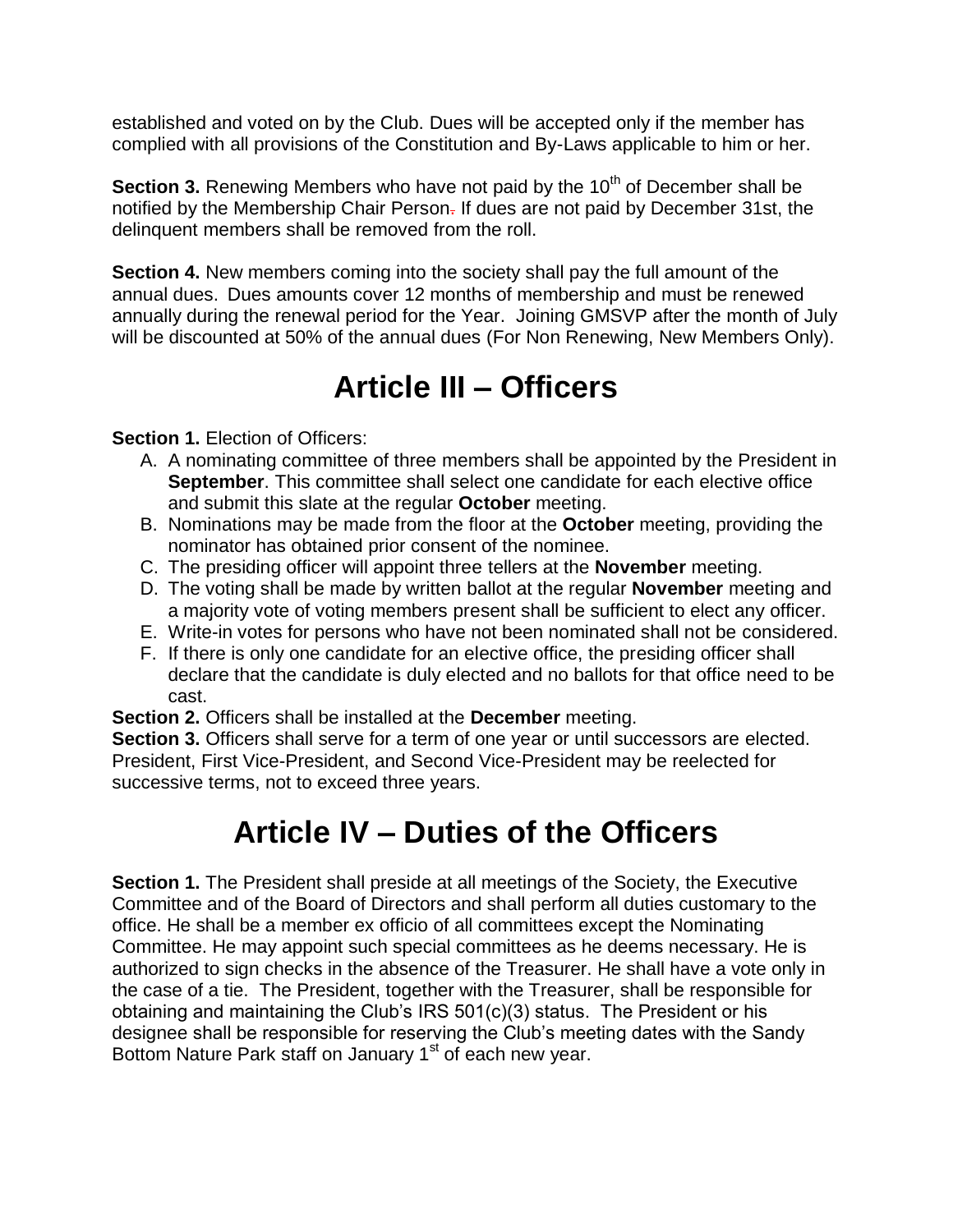**Section 2.** The First Vice-President shall serve as Chair of the Membership Committee. He shall sign all membership cards. He shall act as aide to the President and shall perform all duties of the President in his absence or inability to serve including signing checks in the absence of the Treasurer. He shall maintain a roster of all current members and make this roster available to all club members on a regular basis or whenever updated.

**Section 3.** The Second Vice-President shall serve as Chair of the Program Committee. He shall perform such other duties as the Board of Directors shall direct. He shall act as aide to the President and shall perform all duties of the President in the absence of the President and First Vice-President.

**Section 4.** The Treasurer shall receive all monies paid to the Society. He shall make disbursements when authorized by the Budget, by the direction of the Board of Directors, or by vote of the Society. He shall keep an accurate record of all receipts, disbursements, and financial obligations and shall give a statement of account at each meeting. He shall present a complete written report and have an audit performed at the end of the calendar year. All checks shall be signed by the Treasurer or the President or the First Vice-President. In the absence of the Membership Chair the Treasurer is authorized to sign membership cards. The Treasurer will also be responsible for the maintenance of the Club's post office box.

**Section 5.** The Secretary shall keep an accurate record of the proceedings of all meetings of the Society, the Executive Committee and The Board of Directors and shall keep such records available during meeting so that accurate information as to past actions and intentions may be obtained. The Secretary shall handle the routine and special correspondence of the Society, Executive Committee, and Board of Directors.

**Section 6.** Each officer and each chair of a committee upon vacating his or her office or chair shall turn over to his or her successor without delay (within 15 calendar days) all records, books, correspondence, funds, or other material pertaining to the position being vacated. Signature cards for all accounts shall be changed to the new officers. If an Office will be vacant, all items mentioned above will turned over to the President.

### **Article V – Executive Committee Duties**

The Executive committee shall transact necessary business between regular meetings and such other business as may be referred to it by the Society. It shall be subject to the order of the Society and none of its acts shall conflict with actions taken by the Society.

The Executive Committee shall handle routine business requiring action between regularly scheduled meetings of the Society. None of its acts shall conflict with the action taken by the Society.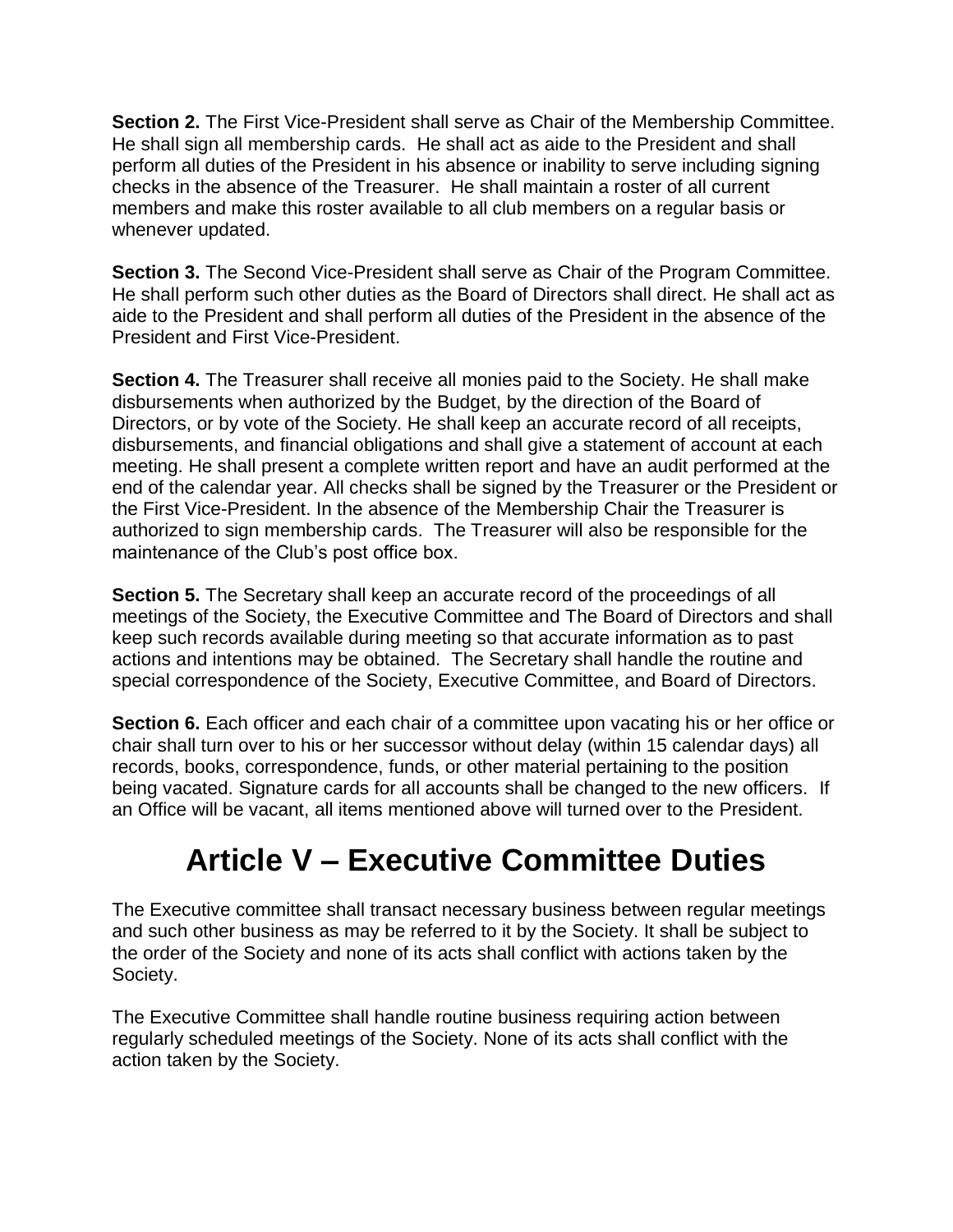# **Article VI – Board of Directors Duties**

**Section 1.** The Board of Directors is responsible for the overall operation of the Society, including financial concerns and Program. It may constitute such additional standing committees as are deemed necessary. It may authorize expenditures of monies, and fill all vacancies in office occurring during the calendar year, including the office of President. It shall be subject to order of the Society and none of its acts shall conflict with actions taken by the Society.

**Section 2.** When it becomes evident that an elected office holder is unable or unwilling to perform the duties assigned to them, the Board shall be empowered to declare the office vacant and shall by a majority vote, appoint a successor for the remainder of the term.

**Section 3.** The Board of Directors shall act as mediator on cases of conflict.

**Section 4.** Meetings of the Board are normally held quarterly or as called by the president and must be called upon written request of one-third of the members of the Board. Matters on which a vote is to be taken by the Society shall be presented at the next regular meeting.

**Section 5.** A majority of the membership of the Board shall constitute a quorum for the transaction of business.

#### **Article VII – Meetings**

**Section 1.** This Society shall operate on the basis of a calendar year, and regular meetings shall be held monthly.

**Section 2.** Special meetings may be called by the President.

**Section 3.** A Picnic during one of the summer months may replace the regular meeting of that month.

**Section 4.** The regular meeting in November shall be the election meeting, at which all elective offices for the following year shall be filled.

**Section 5.** The December Meeting shall be a Christmas dinner and shall take the place of that month's regular meeting. Installation of newly elected officers shall be conducted at this meeting.

**Section 6.** Field trips shall be held at such time and places as the proper committees of the Society shall direct.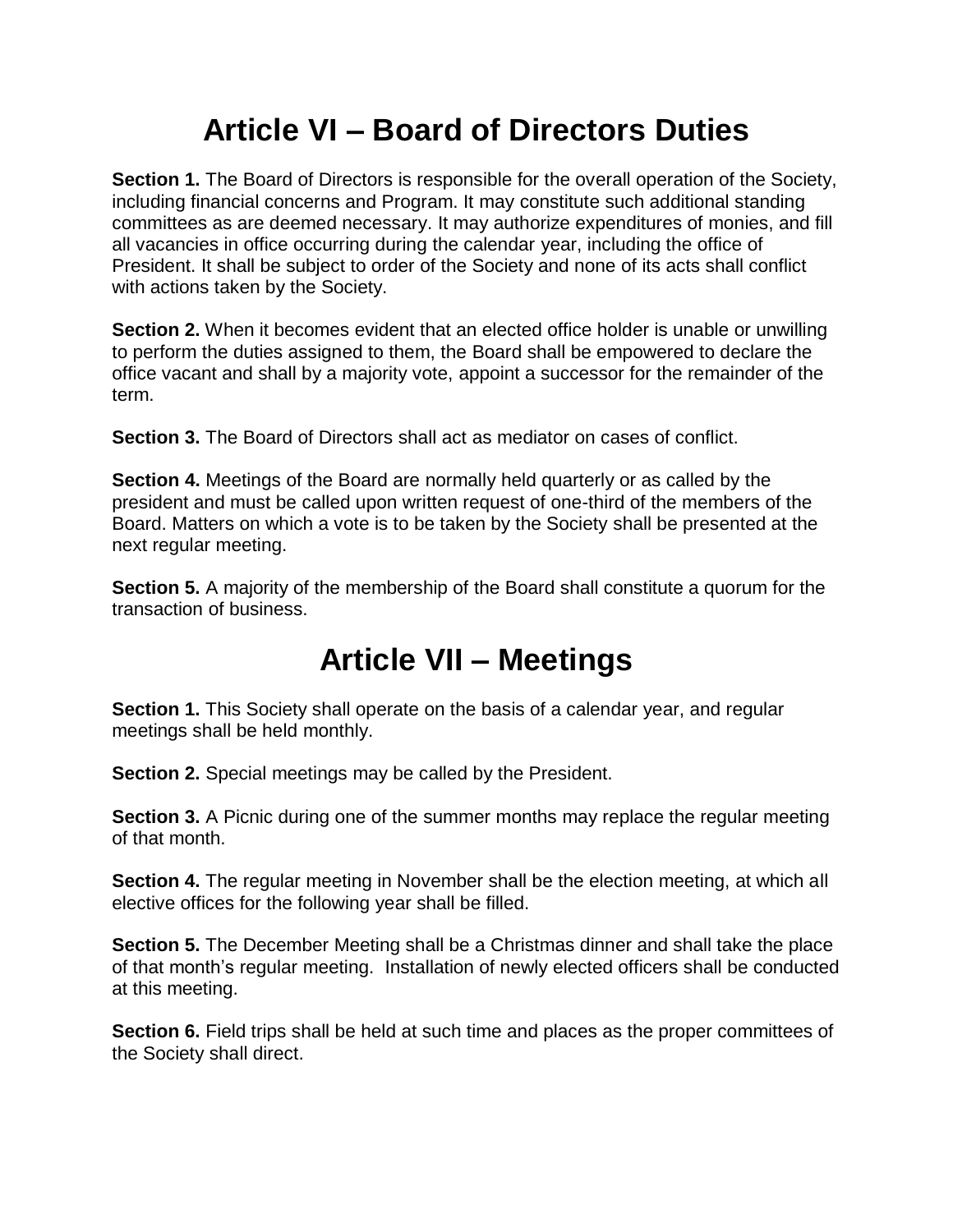### **Article VIII – Standing Committees and Special Interest Groups**

**Section 1.** There shall be such Standing Committees and Special Interest Groups created by the Board of Directors as may be required to carry on the work of the Society. The Board shall stipulate the duties of such committees. Standing Committees shall include the following: Education, Field Trips, Historical Records, Hospitality, Lapidary Workshop, Library, Membership, Property, Publication, Parliamentary Procedure, Program, Publicity, Show and Special Events, Youth Program and Special Interest Groups.

**Section 2.** The chair of standing committees with the exception of Program and Membership, shall be appointed by the President. The term of office of the chair shall be for the Society's calendar year or until their successor is appointed. The coordinator for each Special Interest Group is selected by the group. Term of office is determined by that group.

## **Standing Committees and Duties:**

**A**. **Education:** The Education Committee shall further the knowledge and skills of the Society members in the areas set forth in the by-laws by promoting teaching, projects, demonstrations of crafts, and special studies of topics related to the hobby. The opportunity for education shall also be extended to the community through shows and through appearances at schools, churches, scouting groups, and civic organizations.

**B**. **Field Trips:** This committee will plan and organize trips to suitable sites for the purpose of collecting gem and mineral specimens, cutting material, and fossils. Responsibilities shall include obtaining approval from site owners, and providing adequate information on safety requirements and travel instructions. The committee activity may also include visits to mineral and fossil museums.

**C**. **Historical Records:** The Chair of this committee shall be known as the Historian. Because of the nature of its task the committee may function as a committee of one. The duty of the Historian is to collect and preserve all documents of the Society of historical value. These include: copies of 'The Virginia Pen', written documents on the History of the Society, photographs, newspaper and magazine articles. The Historian is responsible for scrapbooks.

**D**. **Hospitality:** The Chair of this committee is Hostess or Host. The committee shall be responsible for refreshments at the regular Society meetings by enlisting volunteers to participate. The committee plans and implements the Christmas Party, the summer picnic, and is in charge of the door prize drawing and supplies.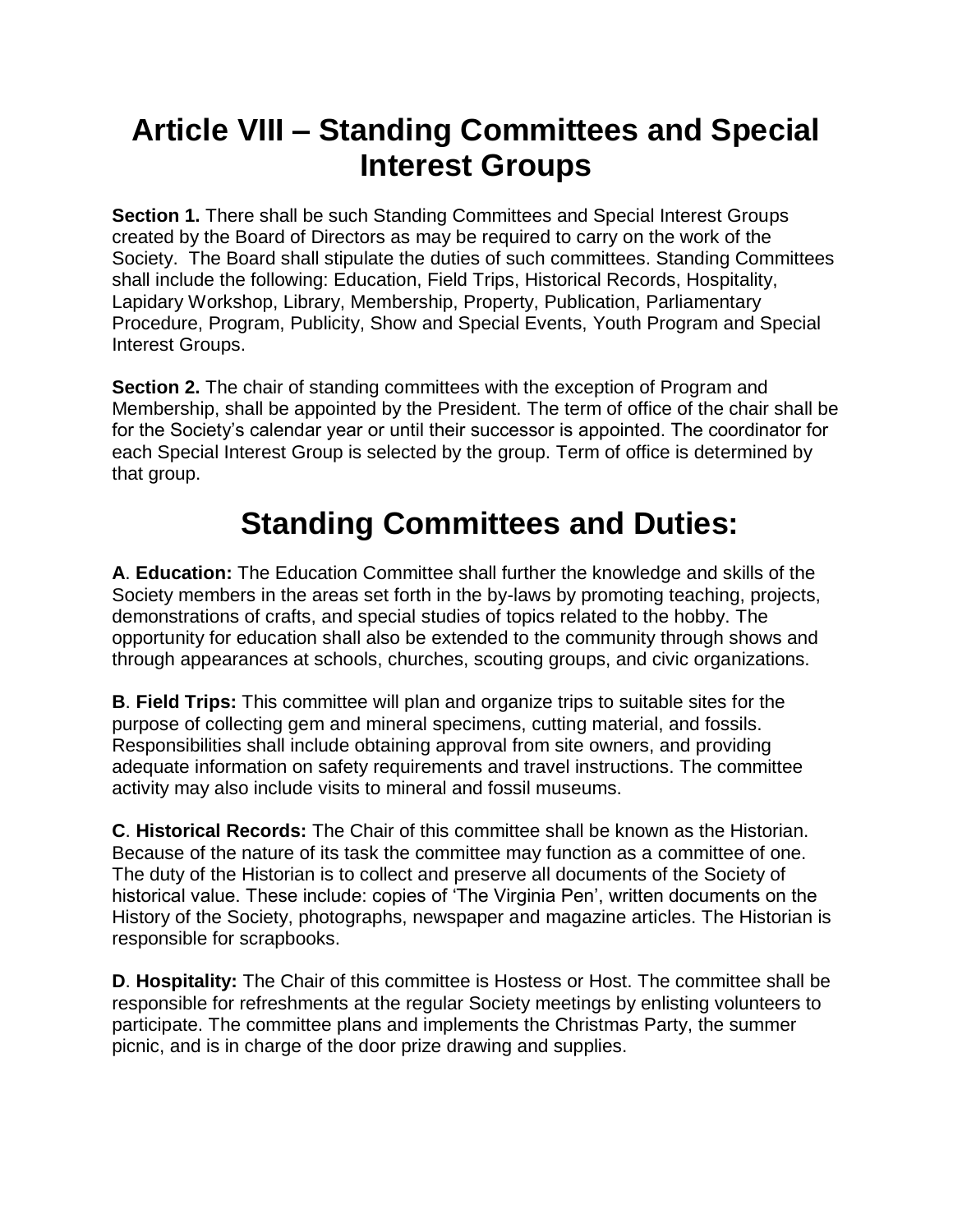**E**. **Lapidary Workshop**: This committee shall coordinate the "one-on-one" teaching program of lapidary skills and techniques. The program works on the basis of experienced craft persons offering limited help to Society members to improve their knowledge of lapidary skills and equipment needs for their own shop.

**F**. **Library:** The Chair of this committee is called the Librarian. The duties involve maintaining and arranging for the housing of the Society's library that includes books, magazines, pamphlets, and other materials related to all areas of interest stipulated in Article II of the Constitution. A listing of library materials shall be available to Society members. A system for checkout of books and materials shall be maintained. Late return penalties will be assessed

**G**. **Membership:** The First Vice-President shall serve as Chair for this committee. The committee duties include promoting the enlistment of new members, maintaining the membership roll, signing the membership cards, and updating the name badges. This committee shall submit a membership list for publication by May and November.

**H. Publication:** This committee shall be responsible for publishing The Virginia Pen and other documents and pamphlets relating to the program of the Society. The editor of The Virginia Pen may serve as chair of this committee. The committee is responsible for the maintenance of equipment required for publication purposes. The Virginia Pen is ordinarily published on a monthly schedule and contains the minutes of the Society's business meetings, notices of upcoming meetings, shows and field trips.

**I**. **Parliamentary Procedure.** The Chair of this committee shall be known as the Parliamentarian. The Parliamentarian shall settle by use of "The New Robert's Rules of Order", latest edition, any dispute or confusion over proper parliamentary order that is not covered in the Constitution, by-laws, or standing rules of the Society. The committee shall advise the Executive Committee and Board of Directors of any changes that should be made in the Constitution, By-Laws, or Standing Rules.

**J**. **Program:** The Second Vice-President shall serve as chair of this committee. It shall plan and implement the presentation of a program at each regular meeting that supports the purpose of the Society. The Chair shall ordinarily introduce the speaker, write, on behalf of the Society, a note of thanks to guest speakers, and present an honorarium when appropriate.

**K**. **Property:** This committee shall keep a record of all property owned by the Society and where it is located. To keep records current, coordination and cooperation with other committees is expected. The chair shall be appraised of all major acquisitions in advance. The committee shall establish property values when required for sale.

**L**. **Publicity:** This committee shall handle the publishing of information of the Society's activities in the media. Copies of any article in print should be given to the Historian.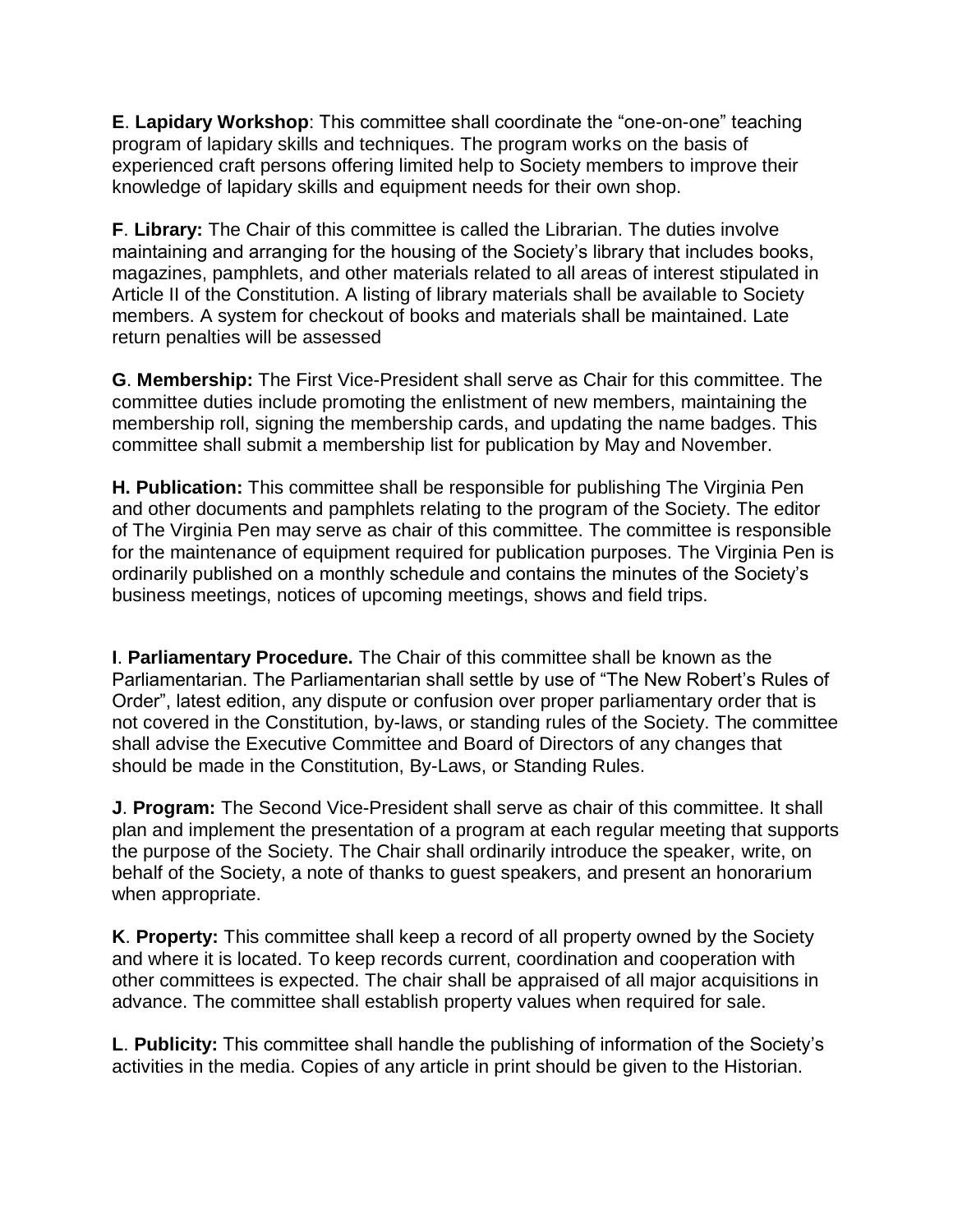**M**. **Shows and Special Events:** The duty of this committee is to initiate, plan, and promote the participation in gem and mineral shows. Proposed shows along with a plan of organization shall be submitted to the Board of Directors for approval. A subcommittee may be set up for a specific show as required.

**N. Youth Program:** This standing committee shall be responsible for implementing the "Pebble Pups" and "Rock Stars" programs for the junior members of the Society. This committee will plan and present age appropriate educational programs on rocks, minerals, earth science and lapidary arts to the junior members of the Society. It shall receive funding from the Society through the annual budget process to implement these programs. When the junior members are present there will always be two unrelated adults present. At no time will an adult be alone with a junior member.

**O**. **Special Interest Groups:** May be organized to provide a forum to discuss topics relative to a specialized area of the hobby in greater depth than is possible in time allocated to programs at the regular Society meetings. There shall be a coordinator, having the status of a chair of a standing committee, elected by the group. All members of the Society and invited guests are invited to attend. No dues are assessed but needed resources may be received through the Society budget. Three groups are active at this time: Silversmithing, Gem cutting and Mineralogy.

### **Article IX – Affiliations**

This Society shall maintain membership in the Eastern Federation of Mineralogical and Lapidary Societies and South Eastern Federation of Mineralogical Societies, which are members of the American Federation of Mineralogical Societies.

### **Article X – Amendments**

The By-Laws may be amended at any regular meeting by vote of two-thirds of the voting members present – provided that notice of the proposed amendment has been given at the previous meeting and has been read or copies of it distributed to Society members for their consideration at the previous meeting.

#### **Article XI – Quorum**

A quorum shall be not less than 33 percent of the voting membership.

### **Article XII – Parliamentary Authority**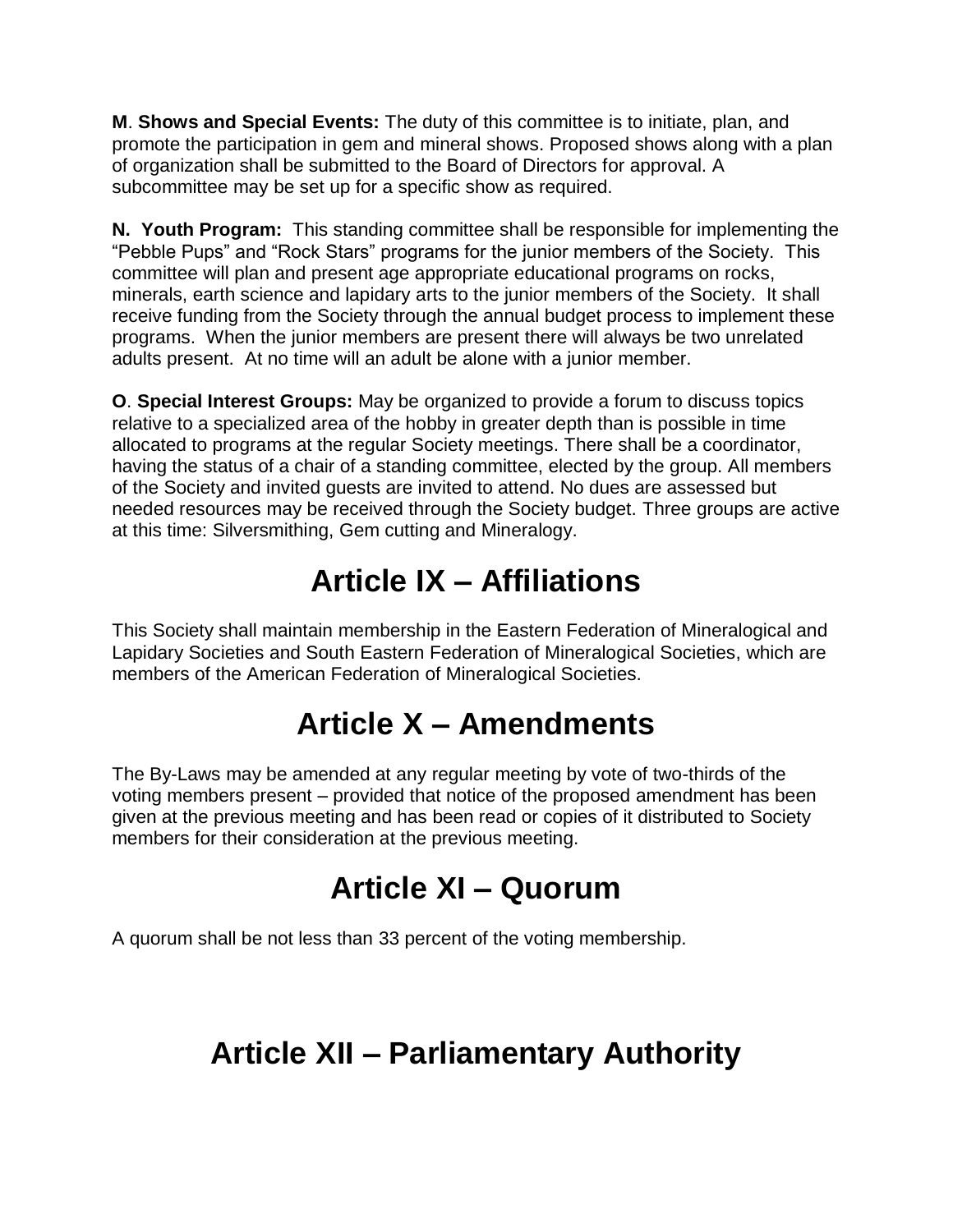The Rules contained on the current addition of "The New Robert's Rules of Order" shall govern all meetings of the Society in matters not coved by in the By-Laws.

Adopted 1958, amended 1961, corrected 1962, reprinted 1970, amended 1977 and reprinted, amended 1981 and reprinted, amended 1988 and reprinted, reprinted 1993, amended 1994, amended 2002 , reprinted. 2009 and edited and reprinted 2010. Amended and reprinted 2012 Amended and reprinted 06 Jan. 2014

## **Standing Rules**

The Standing Rules of the Society, may be changed or suspended at any regular or called meeting of the Society without prior notice.

- 1. The regular meetings of the Society shall be held at Sandy Bottom Nature Park, 1255 Big Bethel Road, Hampton, Virginia (S.B.N.P. (757) 825-4657).
- 2. The mailing address of the Society shall be P.O. Box 6424 Hidenwood Station, Warwick Boulevard, Newport News, Virginia 23606.
- 3. The regular meetings shall be held on the first Thursday of each month at 7:00 p.m. and be convened at 7:15 p.m. The meeting room must vacate at 9:00 p.m. Fellowship may commence at 6:00pm until the meeting at 7:00 pm.
- 4. The general order for regular meetings shall be:
	- □ Call to Order
	- $\Box$  Introduction of quests
	- □ Approval of Minutes
	- □ Treasurers Report
	- $\Box$  Presidents recap of Board meeting
	- □ Committee reports
	- □ Old business
	- □ New Business
	- □ Announcements
	- □ Drawing for Door Prizes
	- Adjournment for program and refreshments